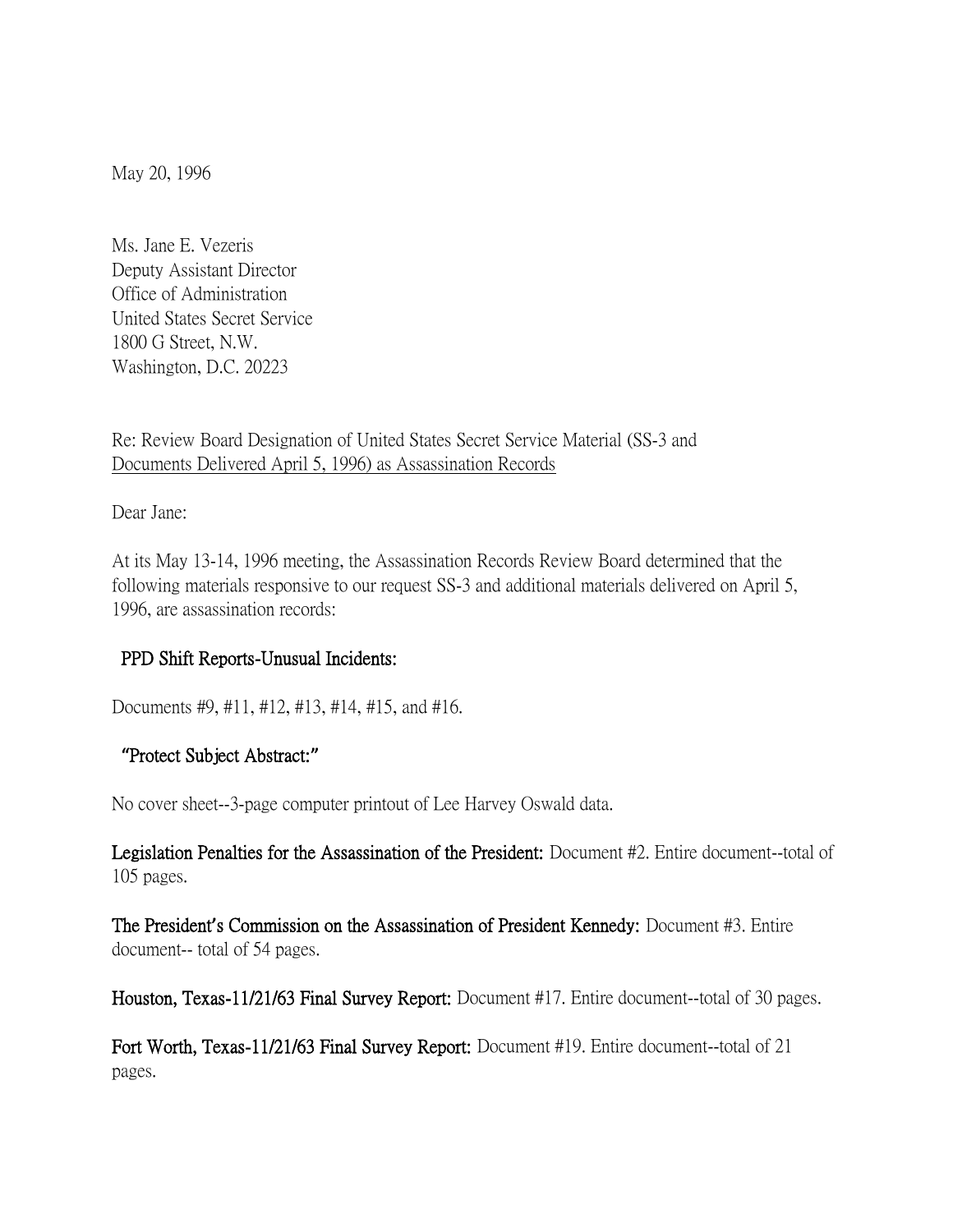Austin, Texas-Preliminary Survey Report: Document #20. Entire document-- total of 11 pages. The President-General 1962-1963: Document #21. A of total of 239 pages.

The Review Board determined that a total of 32 items in Document #21 are not assassination related. I have enclosed only the documents not found to be assassination related with this letter. You have no further obligations under the JFK Act with regard to the material found not to be assassination related. All of the remaining items you delivered in Document #21--25 memoranda and 43 letters from the public with replies--are assassination records. The Review Board will keep photocopies of these unredacted assassination records until the review process is complete.

Organization of the Secret Service-General 1961-1962: Document #30. Entire document--total of 102 pages.

## Kennedy Detail Assignments: Document #31

SAIC Kenneth Hale to Chief Rowley December 4, 1963 (memo)

I am enclosing the rest of the items, which the Review Board found to be not assassination related, from Document #31 with this letter. You have no further obligations under the JFK Act with regard to the material found not to be assassination related.

Kennedy Assassination-Warren Commission Clippings: Document #34. Entire document-total of 67 pages.

Correspondence Relating to HSCA and Senate Select Committee Requests of Secret Service: Entire contents of manilla envelope--a total of 118 pages.

Richard Case Nagell file: Entire file-- total of 217 pages.

\* \* \*

With regard to the material determined to be assassination records, it is now the responsibility of the Secret Service to prepare electronic record identification forms and to determine whether any of the designated assassination records contain information that it wishes to postpone under Section 6 of the JFK Act. The list you provided on April 5, 1996, indicates that the Secret Service identified the following documents as to be opened in full:

Document #2 Document #3 Document #30 Document #34